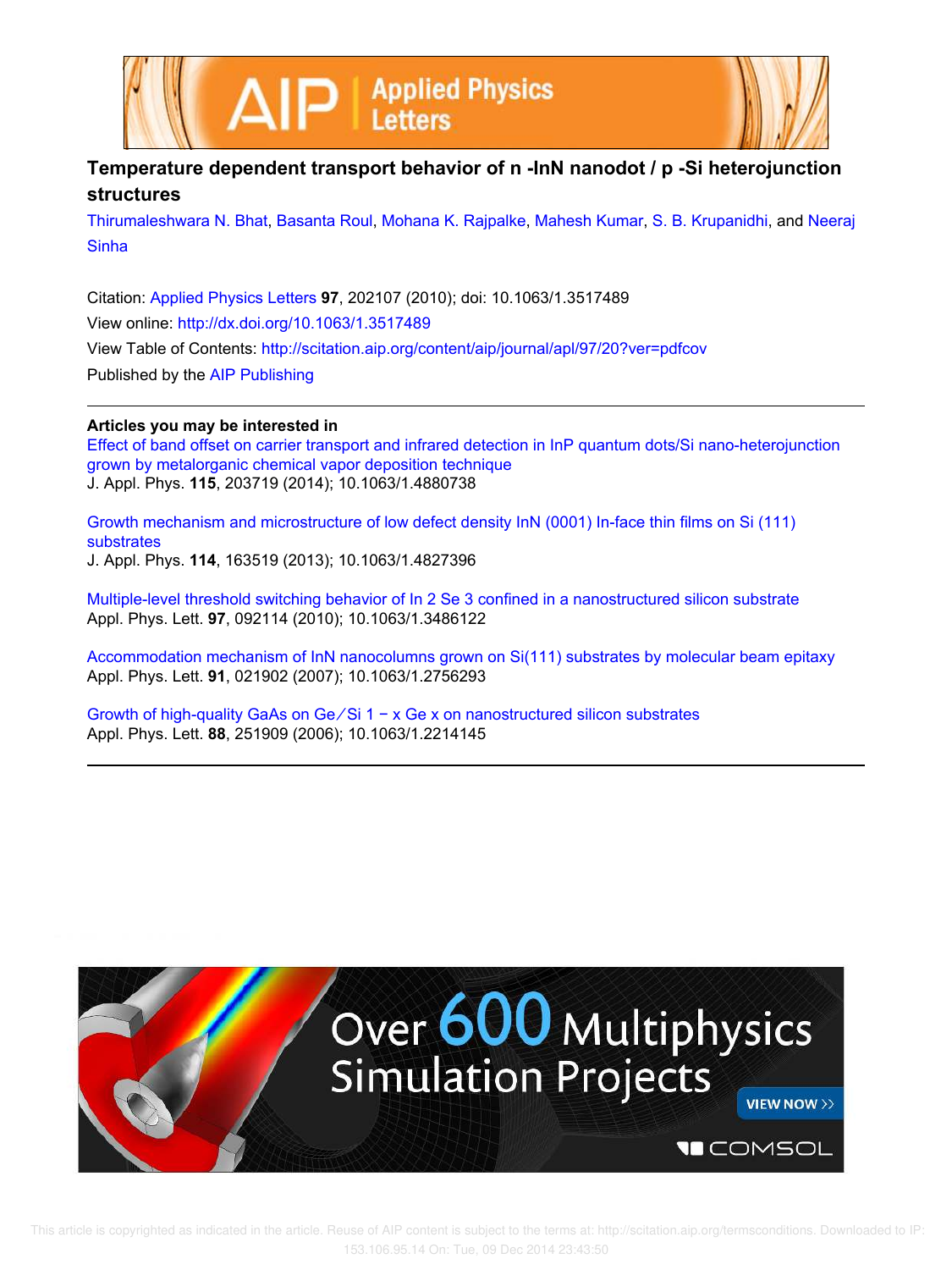## **Temperature dependent transport behavior of <sup>n</sup>-InN nanodot/p-Si heterojunction structures**

Thirumaleshwara N. Bhat,<sup>1</sup> Basanta Roul,<sup>1,2</sup> Mohana K. Rajpalke,<sup>1</sup> Mahesh Kumar,<sup>1,2</sup> S. B. Krupanidhi,<sup>1,a)</sup> and Neeraj Sinha<sup>3</sup>

<sup>1</sup>*Materials Research Centre, Indian Institute of Science, Bangalore 560012, India* <sup>2</sup>*Central Research Laboratory, Bharat Electronics, Bangalore 560013, India* <sup>3</sup>*Office of Principal Scientific Advisor, Government of India, New Delhi 110011, India*

(Received 5 August 2010; accepted 28 October 2010; published online 18 November 2010)

The present work explores the temperature dependent transport behavior of *n*-InN nanodot/p-Si(100) heterojunction diodes. InN nanodot (ND) structures were grown on a 20 nm InN buffer layer on p-Si(100) substrates. These dots were found to be single crystalline and grown along [001] direction. The junction between these two materials exhibits a strong rectifying behavior at low temperatures. The average barrier height (BH) was determined to be 0.7 eV from current-voltage-temperature, capacitance-voltage, and flat band considerations. The band offsets derived from built-in potential were found to be  $\Delta E_C = 1.8$  eV and  $\Delta E_V = 1.3$  eV and are in close agreement with Anderson's model. © *2010 American Institute of Physics*. doi:10.1063/1.3517489

InN is a promising material among the III-nitride semiconductors due to its narrow bandgap energy  $(\sim 0.65 \text{ eV})$ and high carrier mobility ( $\sim$ 3500 cm<sup>2</sup> V<sup>-1</sup> s<sup>-1</sup>). Although InN exhibits metallic behavior due to large background electron concentration,<sup>1</sup> several studies on GaN heterojunctions are reported earlier. $1,2$  However, no report is evident on the temperature dependent heterojunction behavior of InN nanostructures grown on Si. Since silicon is the most sought semiconductor material, it is very important to understand the transport mechanism of InN nanostructure based devices and their behavior at different temperatures prior to their adoption in the fabrication of optoelectronic devices. In the present study, we examine the results obtained from the heterojunction transport behavior of InN nanodot (ND) based structures at different temperatures.

The fabrication of the InN NDs on  $p-Si(100)$  was carried out by plasma assisted molecular beam epitaxy (PAMBE) system. The deposition of InN consists of a two step growth method. The initial low temperature buffer layer was deposited at 410 °C for 10 min. Further, the substrate temperature was raised to 500 °C to fabricate the nanodots. The duration of ND growth was kept for 60 min. The general set of growth conditions includes indium beam equivalent pressure, nitrogen flow rate, and rf-plasma power, which were kept at  $2 \times 10^{-7}$  mbar, 0.5 SCCM (SCCM denotes cubic centimeter per minute at STP, and 350 W, respectively. The structural evaluation of the as-grown NDs was carried out by the x-ray diffraction, scanning electron microscopy (SEM), and transmission electron microscopy (TEM). The aluminum contacts were fabricated by thermal evaporation. The adequate Ohmic nature of the contacts to InN and Si was verified. The device transport characteristics were studied at various temperatures using the probe station attached with the KEITHLEY-236 source measure unit and an LCZ-3330 meter.

Figure  $1(a)$  shows a typical field emission scanning electron microscopy (FESEM) image of InN NDs and illustrates that the as-grown NDs are vertically aligned and uniformly grown over the entire substrate. The average height and diameter of these dots were found to be 100 nm. The x-ray diffraction studies on InN NDs exhibited a peak at  $2\theta$  $=$  31.37 $\degree$  illustrating the (0002) reflection of wurtzite InN. Figures  $1(b)-1(d)$  represent typical transmission electron micrographs, selected area electron diffraction (SAED), and high resolution TEM (HRTEM) images of InN NDs, respectively. In particular, the HRTEM  $[Fig. 1(d)]$  shows one of the corner edges of a ND. From the TEM and SEM images, one can conclude that the shape of the NDs corresponds to a perfect hexagon in the film plane and a truncated pyramid in the vertical direction with very clear crystallographic facets of hexagonal structure. It can be described more accurately as a truncated pyramid with hexagonal base with a base diameter few times larger than the height. Such growth behavior is in agreement with that reported earlier.<sup>3</sup> The SAED pattern is indexed to the reflections of hexagonal InN crystal along the [001] direction. The interplanar spacing, as observed from the fringe pattern of the HRTEM image, is 0.308 nm, which corresponds to the (100) lattice spacing of InN.<sup>4</sup> These data clearly demonstrate that the as-grown NDs are fairly single crystalline, and are crystallized hexagonally along the  $[001]$  direction with uniform geometry.

Studies of the current-voltage characteristics of the fabricated  $n$ -InN ND/ $p$ -Si heterostructures revealed the presence of good rectifying characteristics. The carrier densities of InN and Si were found to be  $6.5 \times 10^{18}$  and 2  $\times 10^{18}$  cm<sup>-3</sup>, respectively, measured by Hall measurements. However, the incidental doping in InN NDs was unintentional. Figure  $2(a)$  shows the temperature dependent  $I-V$ characteristics of the junction in the temperature range of 173–473 K. An excellent rectifying behavior was observed at lower temperatures with an on/off ratio of 206 at 10 V. The deterioration observed in the rectifying nature at high temperature may be due to thermally generated carrier tunneling. Slight reduction in the forward current at higher voltages and a temperature of 473 K was observed. This behavior can be ascribed to pronounced diffusion current at high bias voltage, arising from the linear reduction in the barrier for electron and hole diffusion current. From the Einstein's relation, *D* <sup>a)</sup>Electronic mail: sbk@mrc.iisc.ernet.in.  $=(kT/q)\mu$ , the diffusion current is strongly dependent on the

This ar**0003-6951/2010/97(20)/202107/3/\$30.00**cle. Reuse of AIP conte**97.**c202107t1o the terms at: http://scitatio@2010-American-Instituteret. Physics<sub>d to IP:</sub>

153.106.95.14 On: Tue, 09 Dec 2014 23:43:50

a)Electronic mail: sbk@mrc.iisc.ernet.in.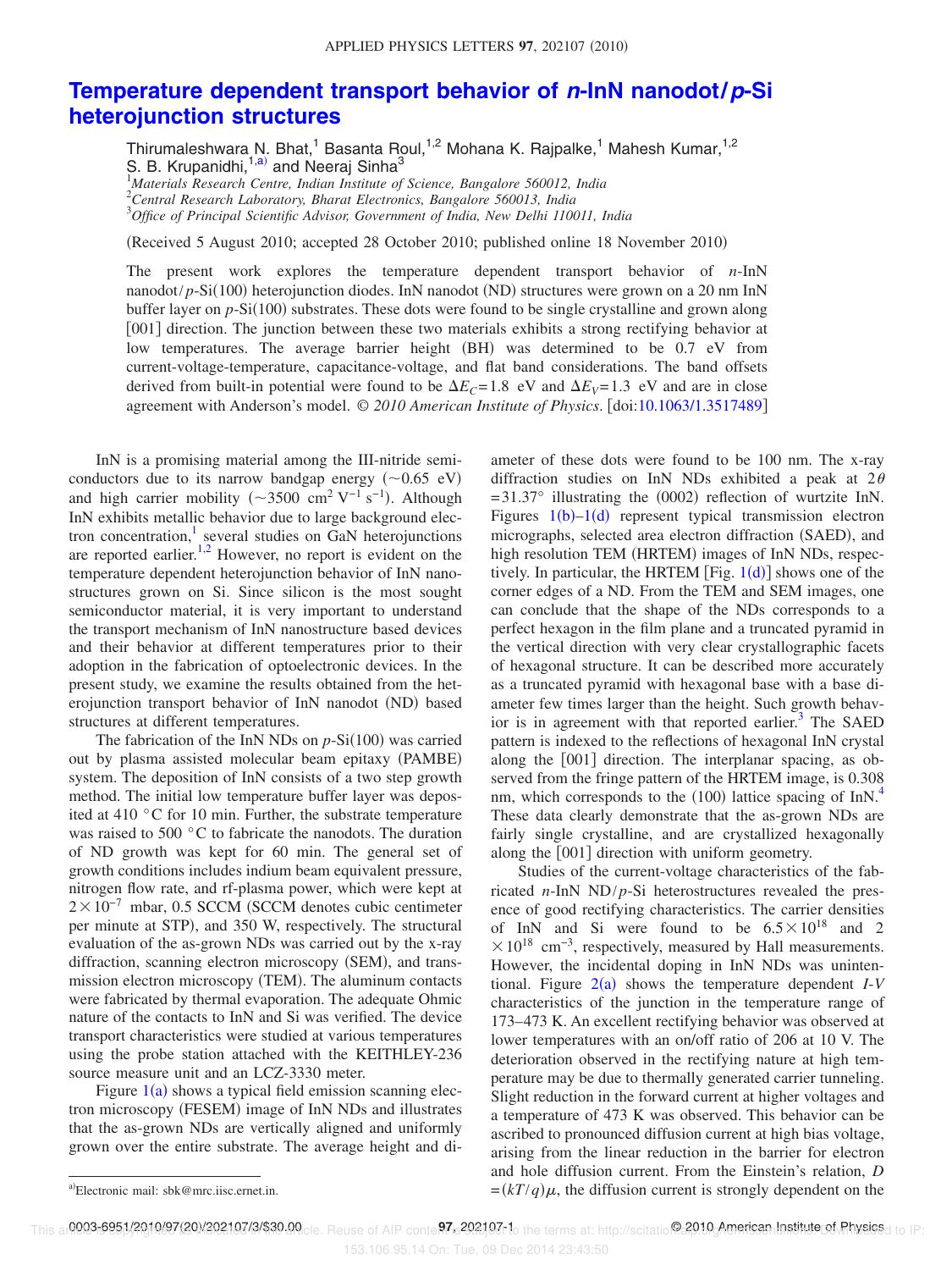

FIG. 1. (Color online) (a) FESEM image of the InN NDs. (b) Typical TEM image of a ND showing the hexagonal facets. (c) SAED pattern taken along the [001] direction. (d) HRTEM of the corner edge of a ND.

mobility of the carriers. Thakur *et al.*<sup>5</sup> observed for InN that mobility stays almost constant over a large temperature range due to a negligible thermal activation. However, at higher temperatures, the phonon population increases, resulting in a reduction in the mobility.

The *I*-*V* curves were fitted by using the single carrier thermionic emission expression,

$$
I = I_s \left[ \exp\left(\frac{qV}{\eta kT}\right) - 1 \right] \quad \text{where} \quad I_s = AA^*T^2 \exp\left(-\frac{\varphi_b}{kT}\right). \tag{1}
$$

The zero bias (ZB) barrier heights (BHs) are evaluated at each temperature, variation of ZB BH  $(\varphi_b)$  and ideality factor  $\eta$  with temperature is shown in Fig. 2(b). A dependence of  $\varphi_h$  and  $\eta$  on the temperature is clearly observed and is attributed to the inhomogeneity at the interface. $\Delta$  A variation of the  $\varphi_h$  as a function of  $\eta$  with a linear correlation was also observed. Such behavior can be associated with a nonuniform Schottky interface.<sup>6</sup> Since the BH depends on the electric field across the interface and consequently on the applied voltage, it is necessary to consider the standard field conditions. The electric field is zero across the interface under flat band -FB conditions. The FB BH is given by This arbands (FB) reonditions in The FBI BH is given sext AIP content is subject by following the relations<sup>7</sup> erg/termsconditions. Downloaded to IP:



FIG. 2. (Color online) (a) Current vs voltage plots of the InN ND/p-Si diode at different temperatures. The inset shows a schematic diagram of the device and measurement method. (b) Variation of ZB, FB, and C-V barrier heights and ideality factor with temperature.

$$
\varphi_{bf} = \eta \varphi_b - (\eta - 1)(kT/e)ln(N_V/N_A),
$$

where  $N_V$ =1.04 × 10<sup>19</sup> cm<sup>-3</sup> at room temperature is the effective density of states of the valence band of  $p-Si$ . The  $\varphi_{hf}$ values are plotted in Fig.  $2(b)$ . The Richardson's constant of 54 A cm<sup>-2</sup> K<sup>-2</sup> and barrier height of 0.7 eV were obtained from the "modified" Richardson's plot, which is in close agreement with the effective Richardson's constant of *p*-Si  $({\sim}32 \text{ A cm}^{-2} \text{ K}^{-2}).$ 

Figure  $3(a)$  shows the characteristic of  $C-V$  measurements performed on the heterojunctions at 100 kHz in the temperature range of 173–473 K. For a Schottky diode, *C*-*V* relationship can be expressed as

$$
1/C^{2} = [(2/\varepsilon)eN_{A}A^{2})(V_{bi} - V - kT/e],
$$

where  $\varepsilon$  is the permittivity of silicon,  $V_{\text{bi}}$  is the built-in potential, and  $N_A$  is the doping density of Si. The built-in potential  $V_{bi}$  can be determined by linearly extrapolating the *C* −2 -*V* curve to the voltage axis. Therefore, the *C*-*V* BH is  $\varphi_b = V_{bi} + (kT/e)ln(N_V/N_A)$ . The  $\varphi_{b(C-V)}$  values obtained are plotted in Fig.  $2(b)$ , and it can be seen that the FB BH is invariably larger than the ZB BH at low temperature. Further, the FB BH mirrors *C*-*V* BH with slight reduction in BH values at low temperature. This is possibly due to the tunneling and leakage through the dislocations and other defects resulting in high values of ideality factor  $(\eta > 1)$ , which increases with decreasing temperature. In contrast to the case of ZB, the field is zero under flat band conditions, which eliminates the tunneling and image force lowering, and removes the influence of lateral inhomogeneities. For these reasons, *I*-*V* measurements would yield unreliable results in barrier height and band offset determinations. Hence, the band offsets of the present heterostructures were determined using built-in voltage of *C*-*V* analysis for the room tempera-